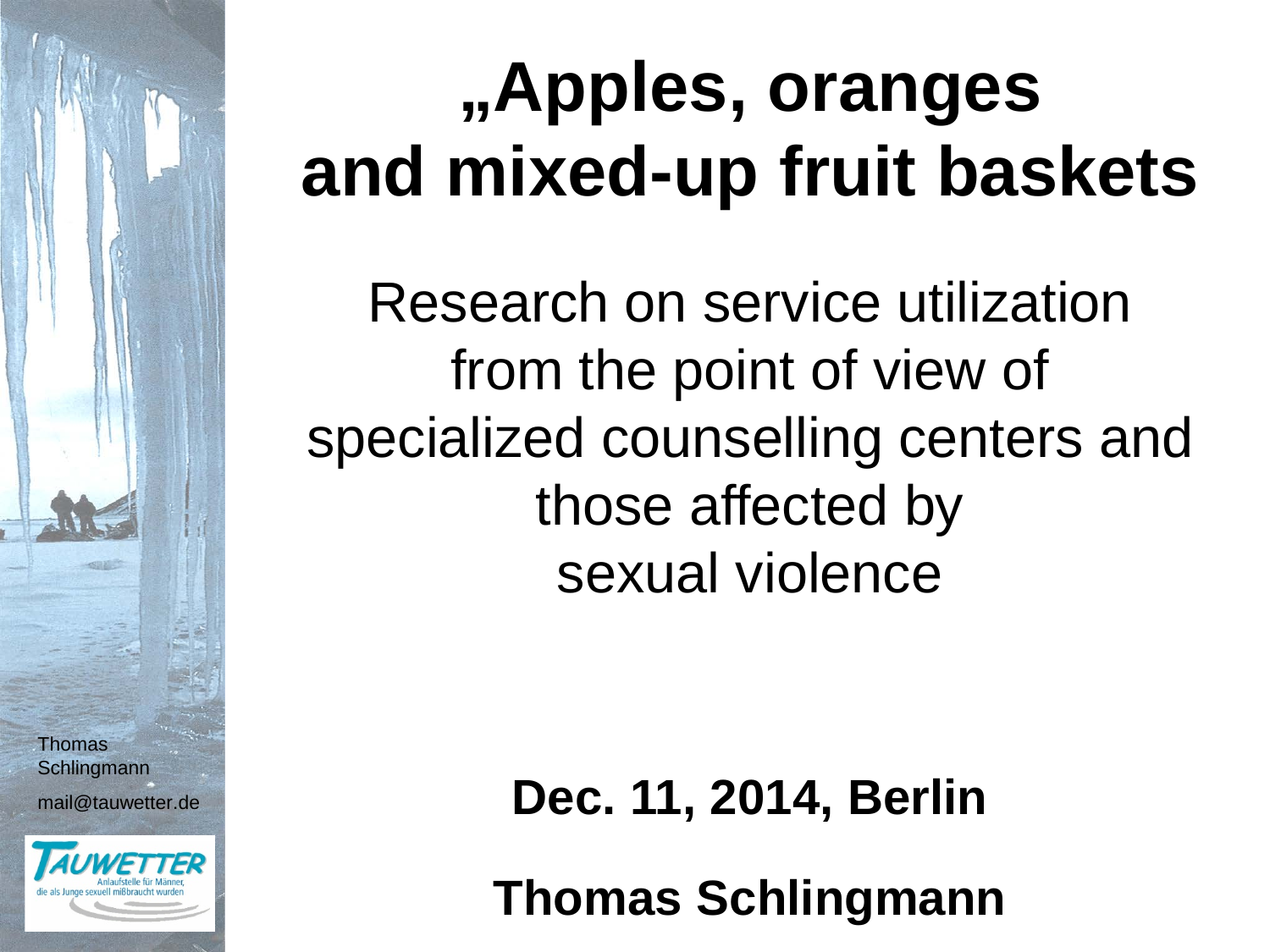#### **Research can only benefit from participation**

**Thomas Schlingmann** mail@tauwetter.de

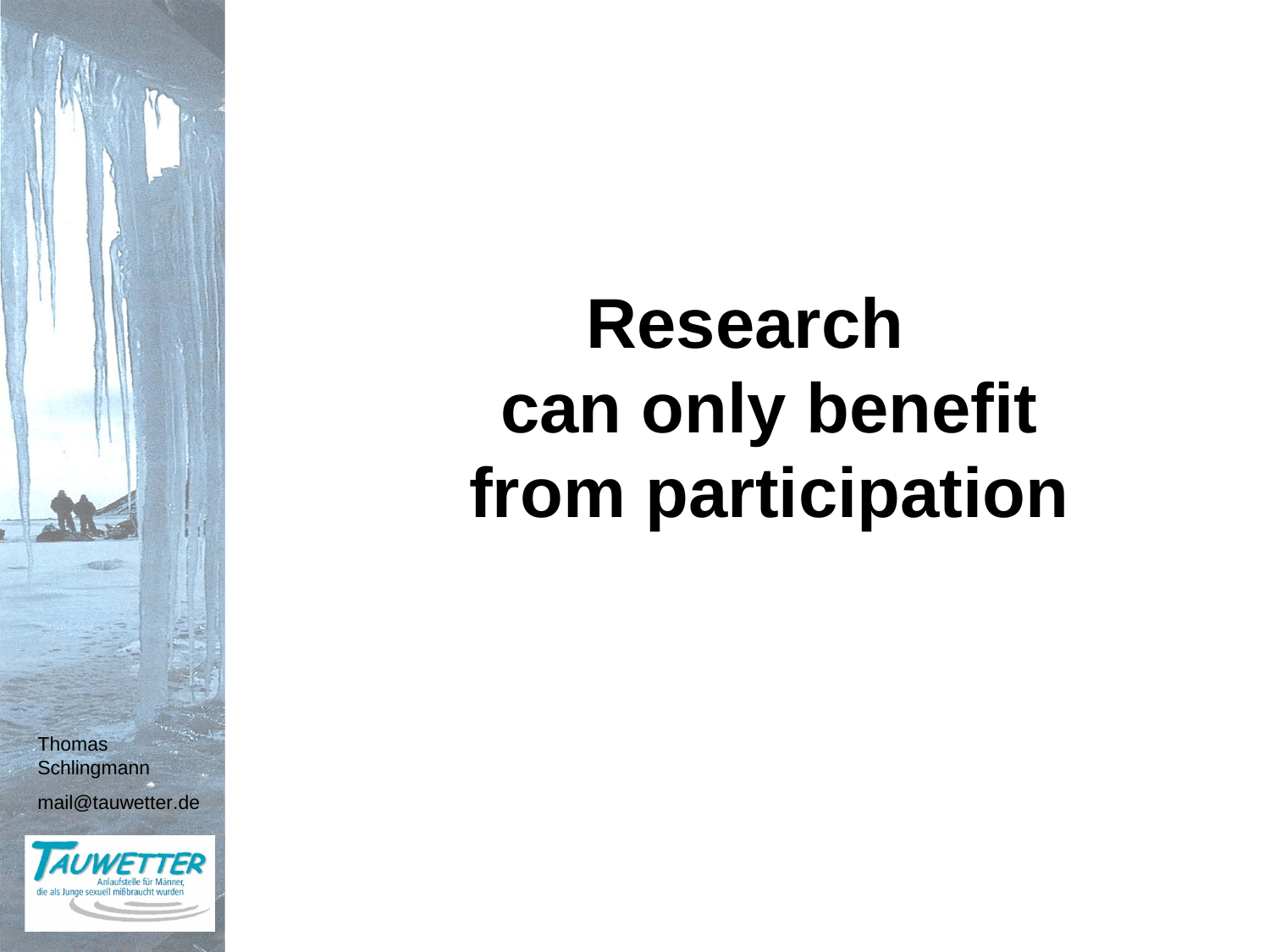**How do we change things?**

**Thomas Schlingmann** mail@tauwetter.de



#### **1. What kind of data do we have?**

# **2. Why?**

#### **3. What can we do to change the situation?**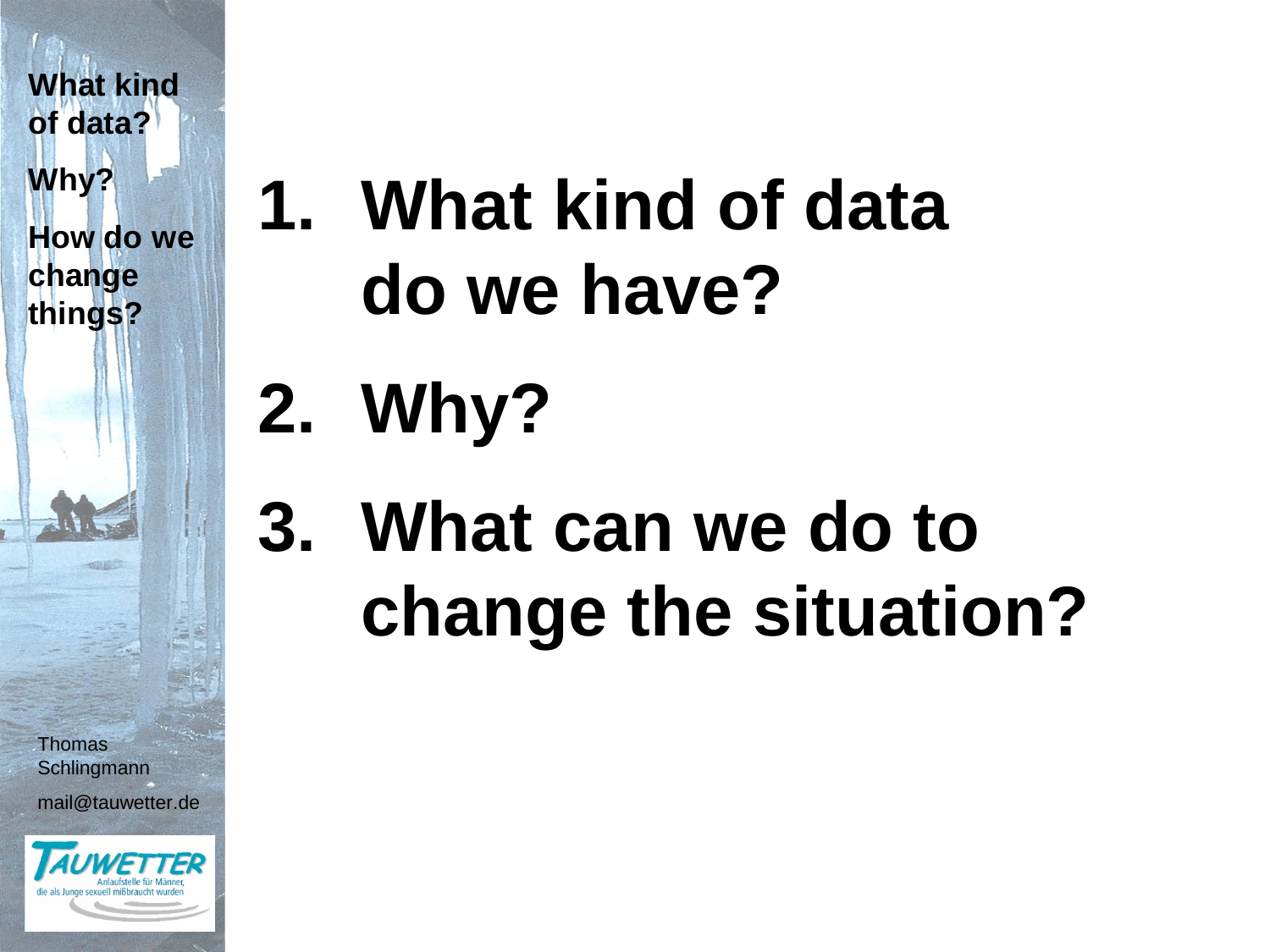**How do we change things?**

**Thomas Schlingmann** mail@tauwetter.de



# **2 centers of the same size 100 counselings/year 10,000 counselings/year**

**?**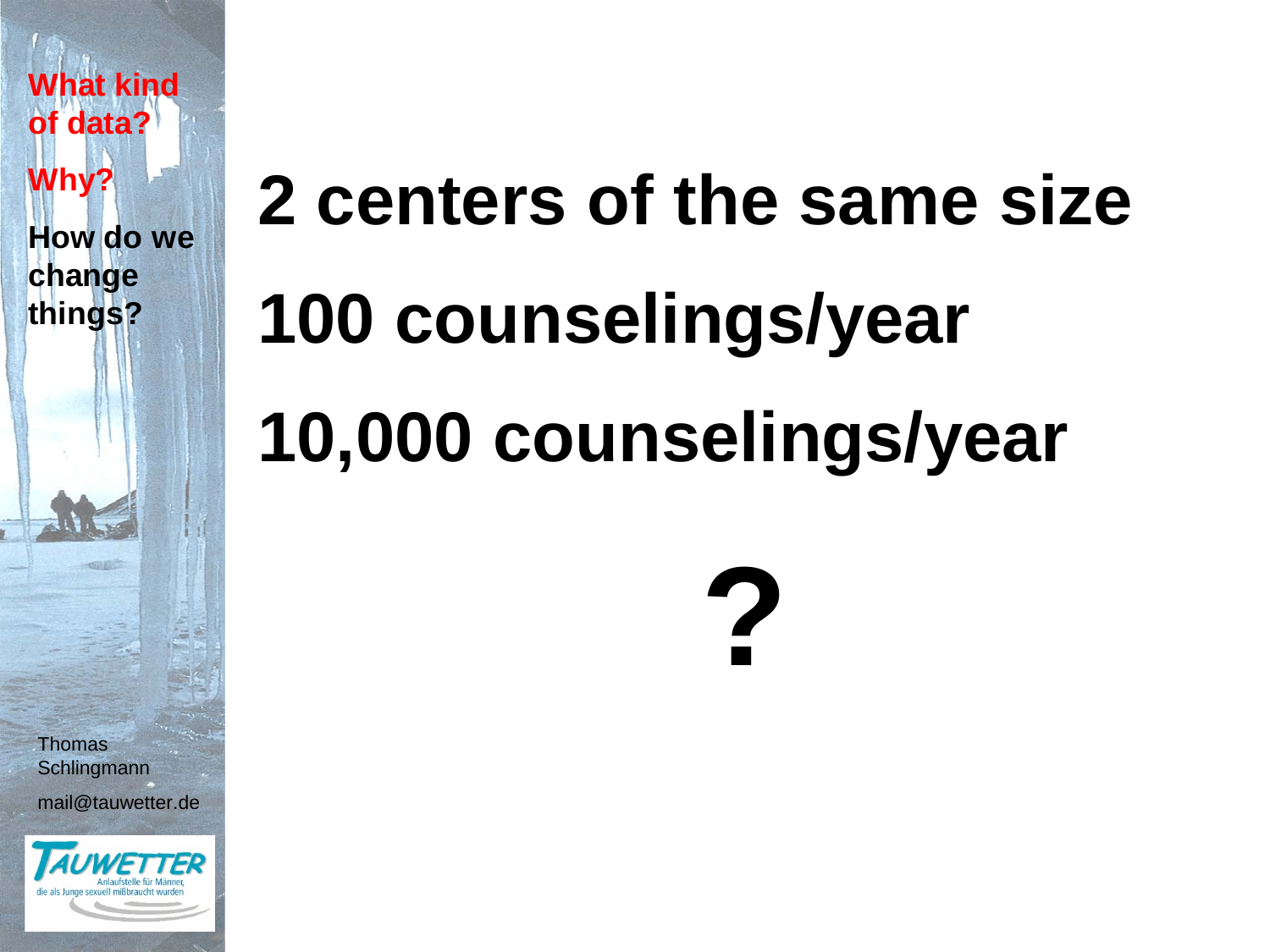**How do we change things?**

**Thomas Schlingmann** mail@tauwetter.de



#### **Annual reports to funding administrations**

## **different administrations, different ways of counting different things**

# **Same wording for different things**

## ⇒ **Apples and oranges**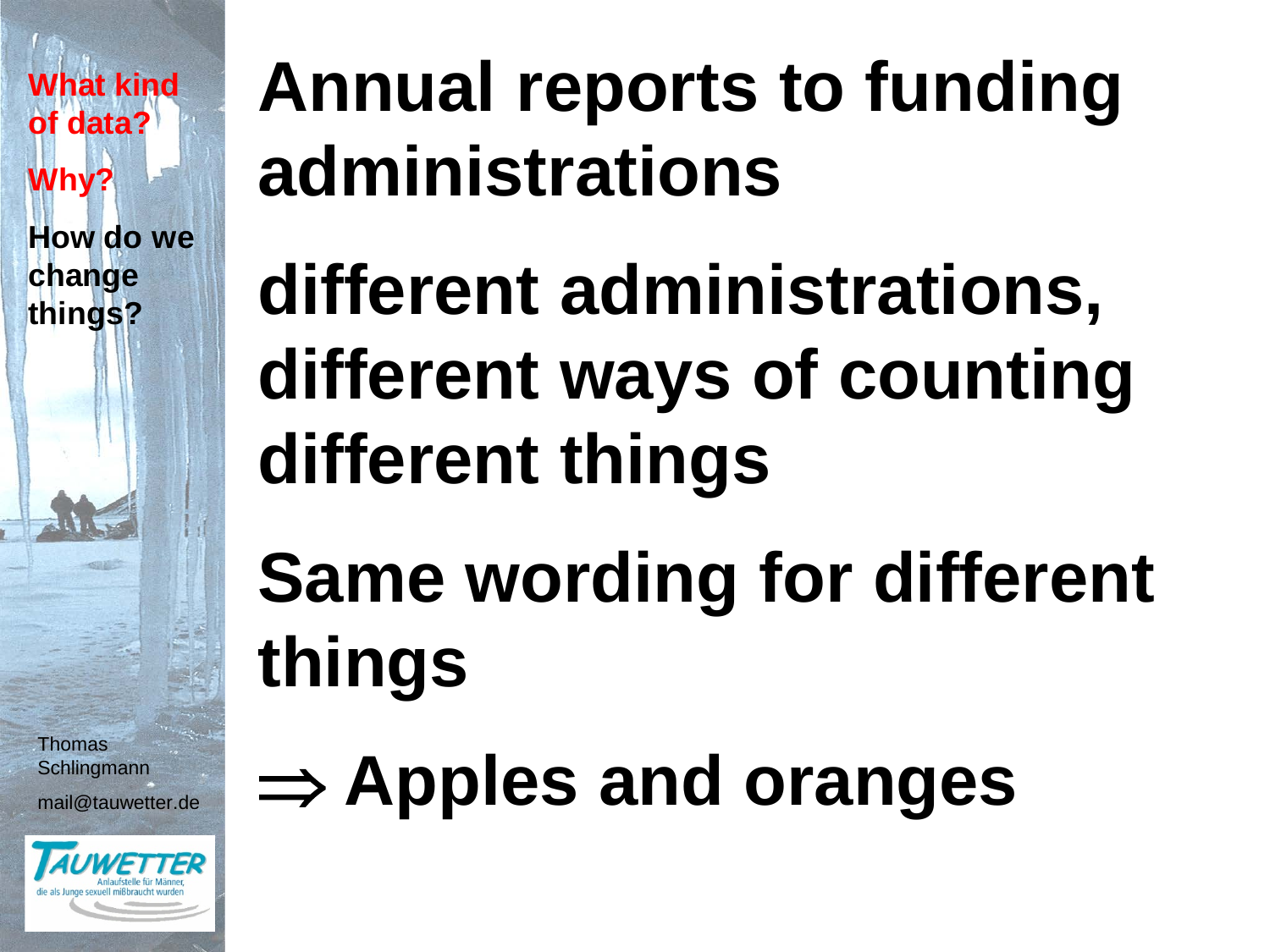**How do we change things?**

**Thomas Schlingmann** mail@tauwetter.de



#### **Administration orders evaluation by external institute**

#### **Different organizations (size, topic, approach, techniques…)**

## **Standardized questionnaire**

# **No unified definitions**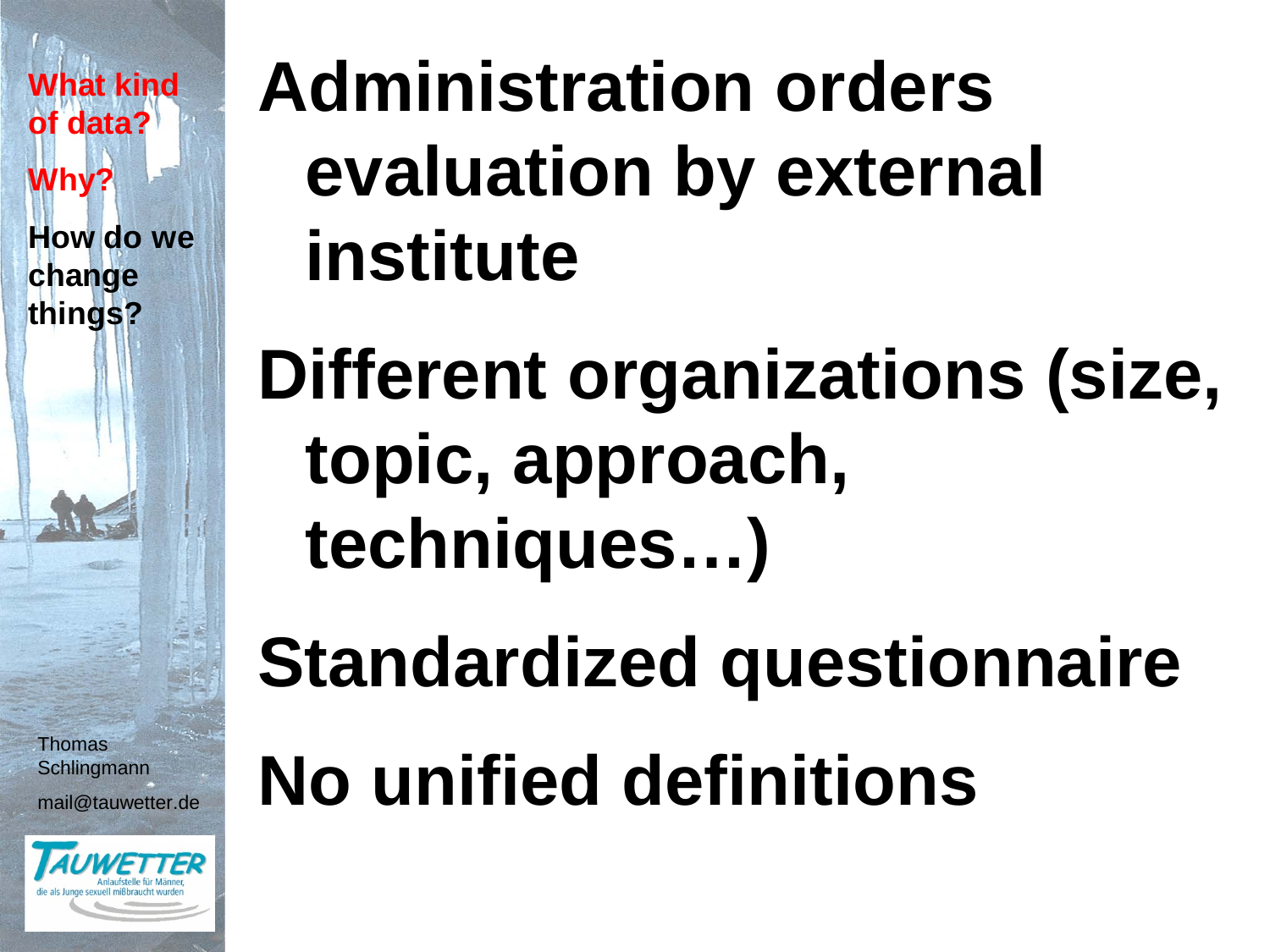

#### **First conclusion:**

#### **Don't evaluate us but evaluate with us!**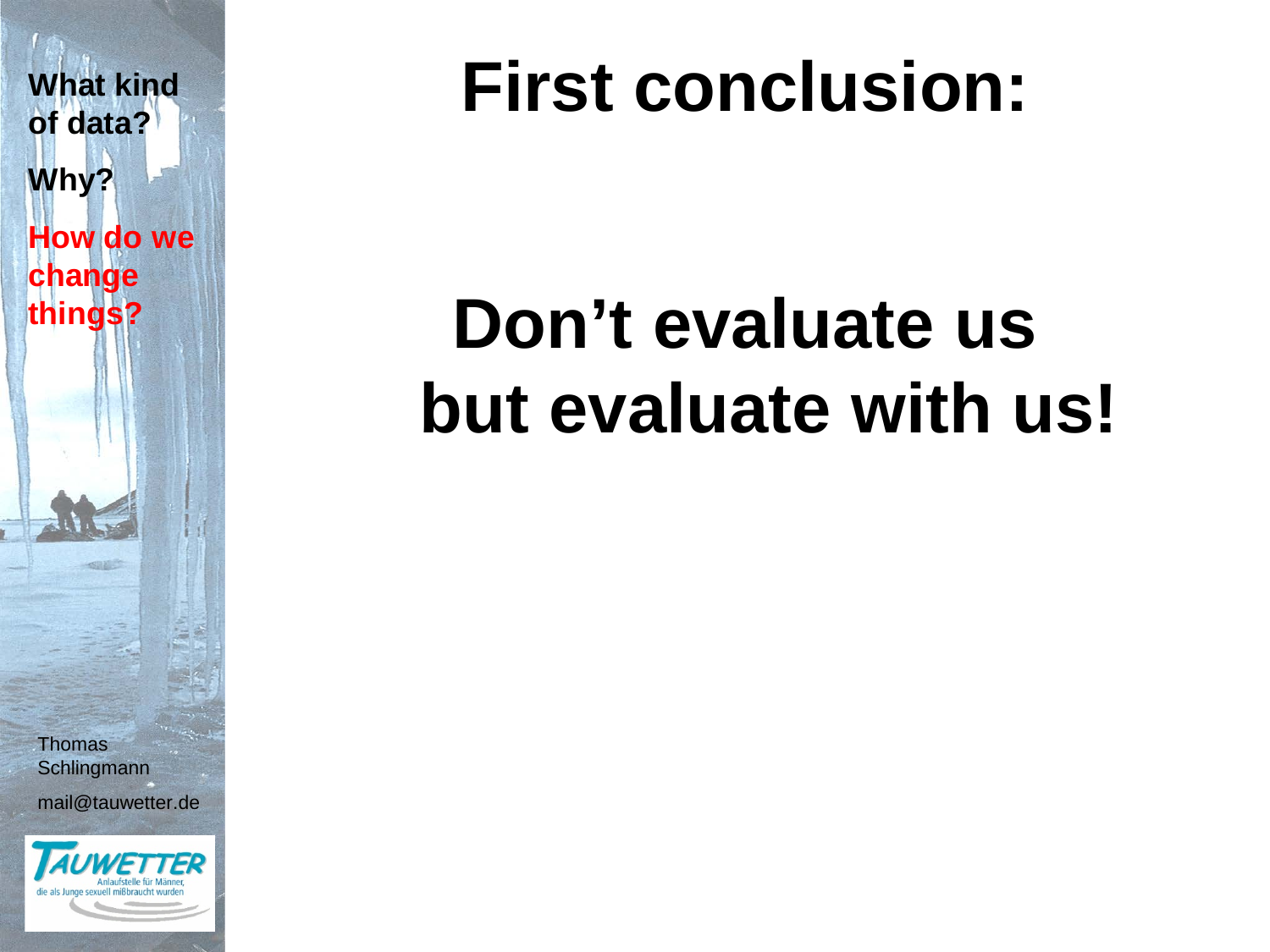**What kind of data? Why? How do we change things?**

**Thomas Schlingmann** mail@tauwetter.de



#### **Second conclusion:**

- **Unified definitions, but no standardized questionnaire**
- **Adjustment to specific situations**
- **Resources for those, who gather data**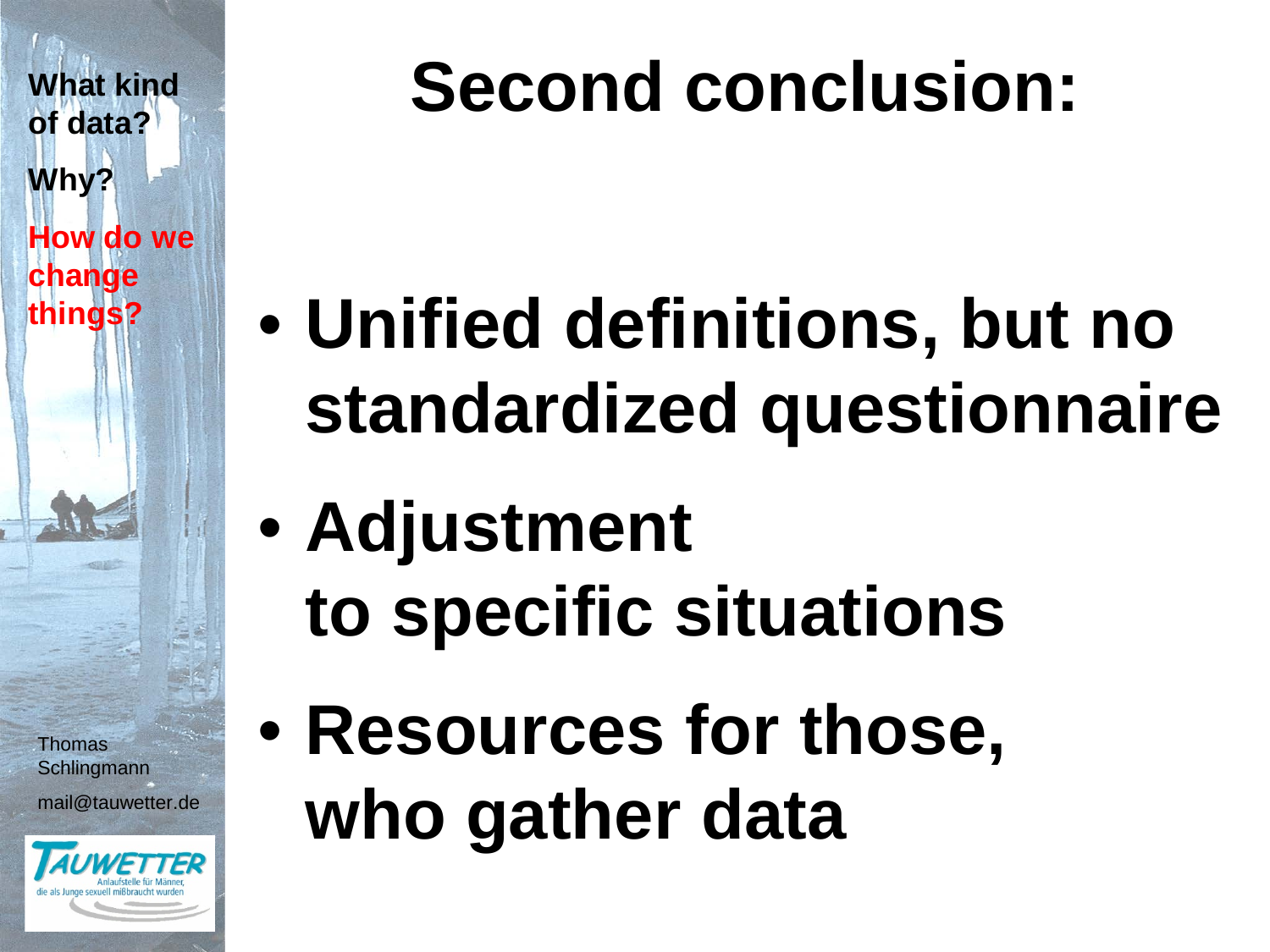**What kind of data? Why? How do we** 

**change things?**

| Thomas            |  |
|-------------------|--|
| Schlingmann       |  |
|                   |  |
| mail@tauwetter.de |  |
|                   |  |



## **Third conclusion:**

- **Separation of statistical reports from research on service utilization**
- **Anonymity**
- **Participation out of own interest**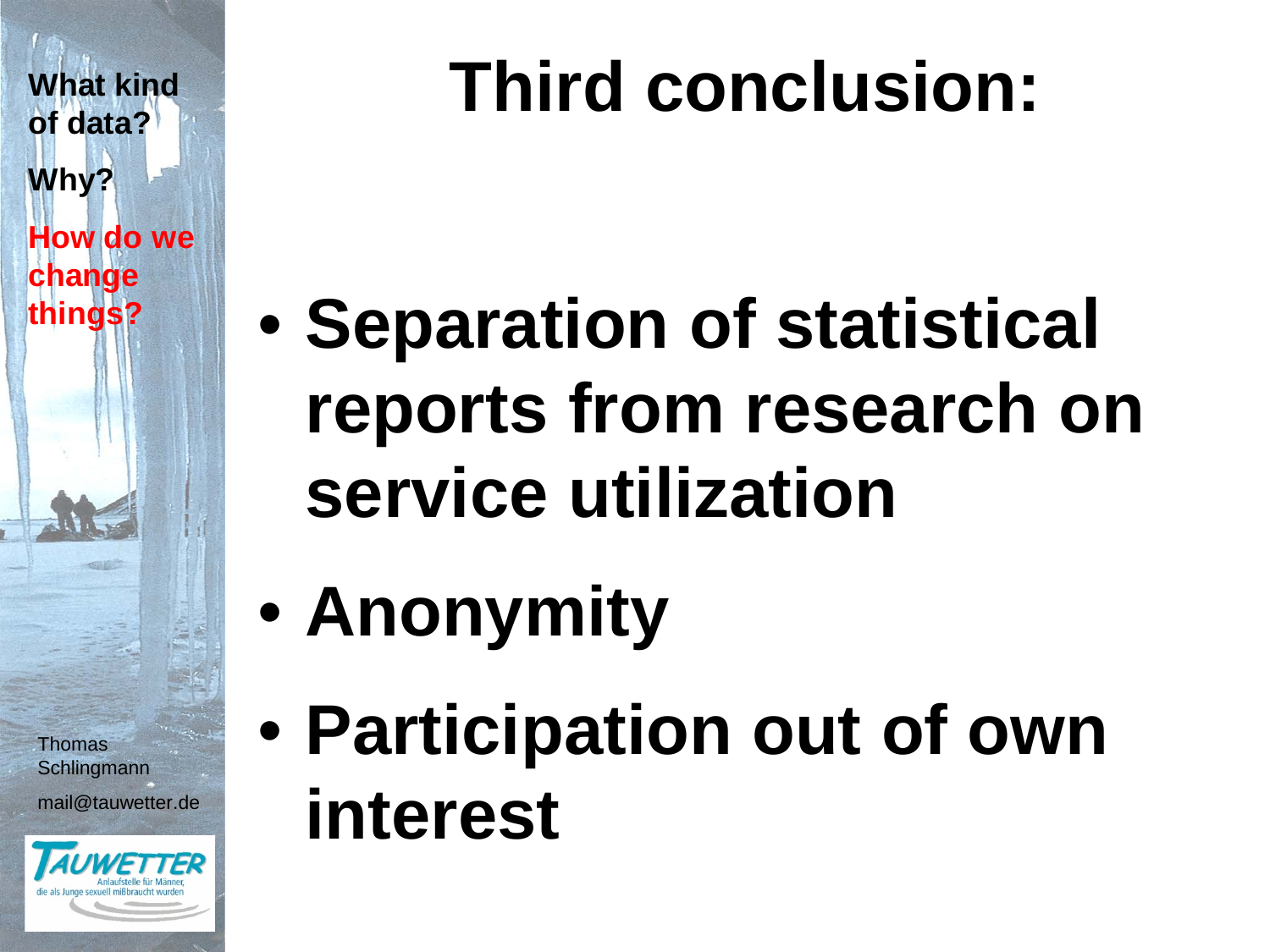**What kind of data? Why? How do we change things?**

**Thomas Schlingmann** mail@tauwetter.de



#### **Integration of**

## • **Service organizations**

- **Users**
- **Non-users**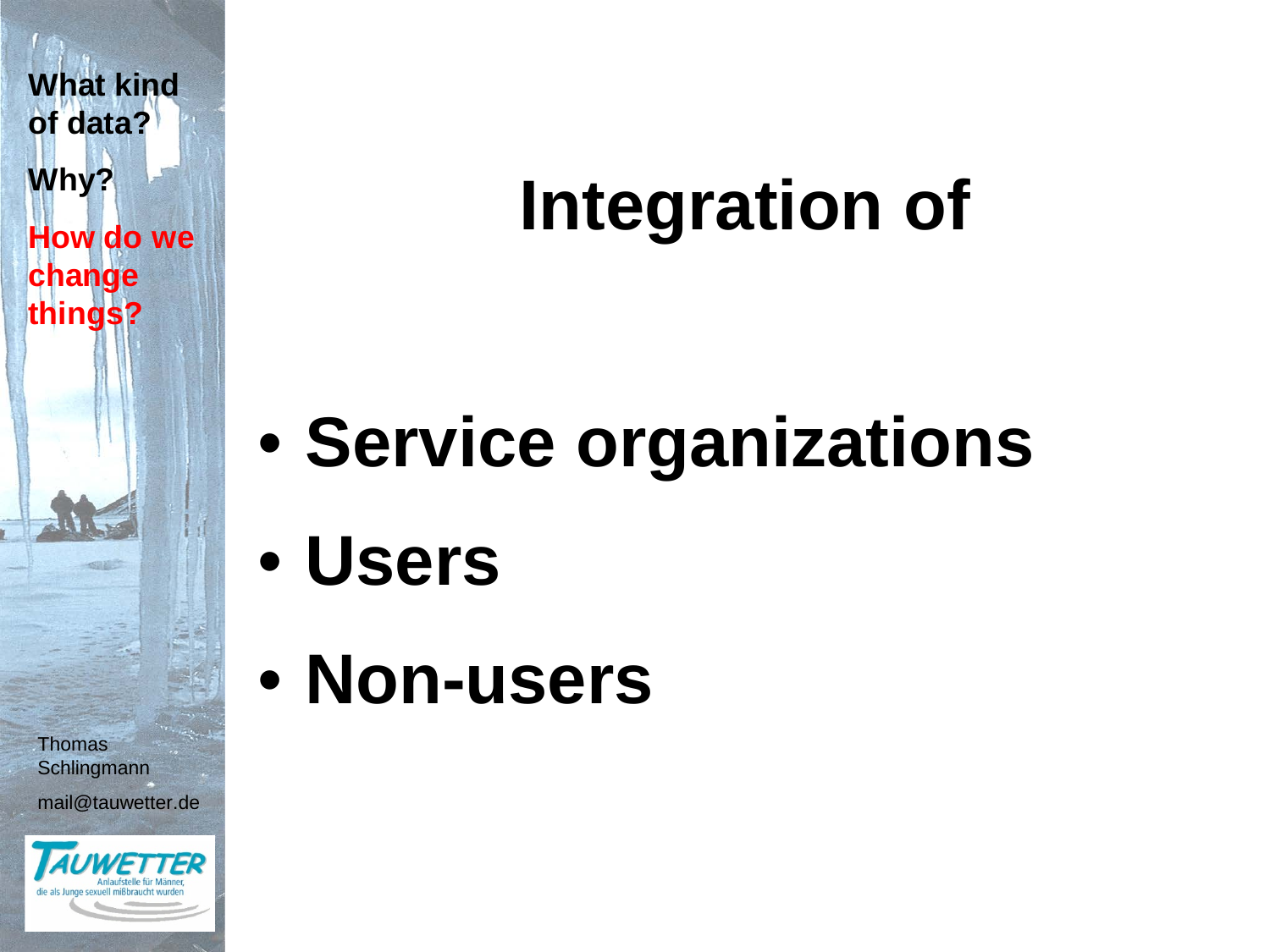## **Summary**

- **Aim: improve services (and not cut budgets)**
- **Participation, integration higher accuracy of data**
- **No more fruit-baskets**

**Thomas Schlingmann** mail@tauwetter.de